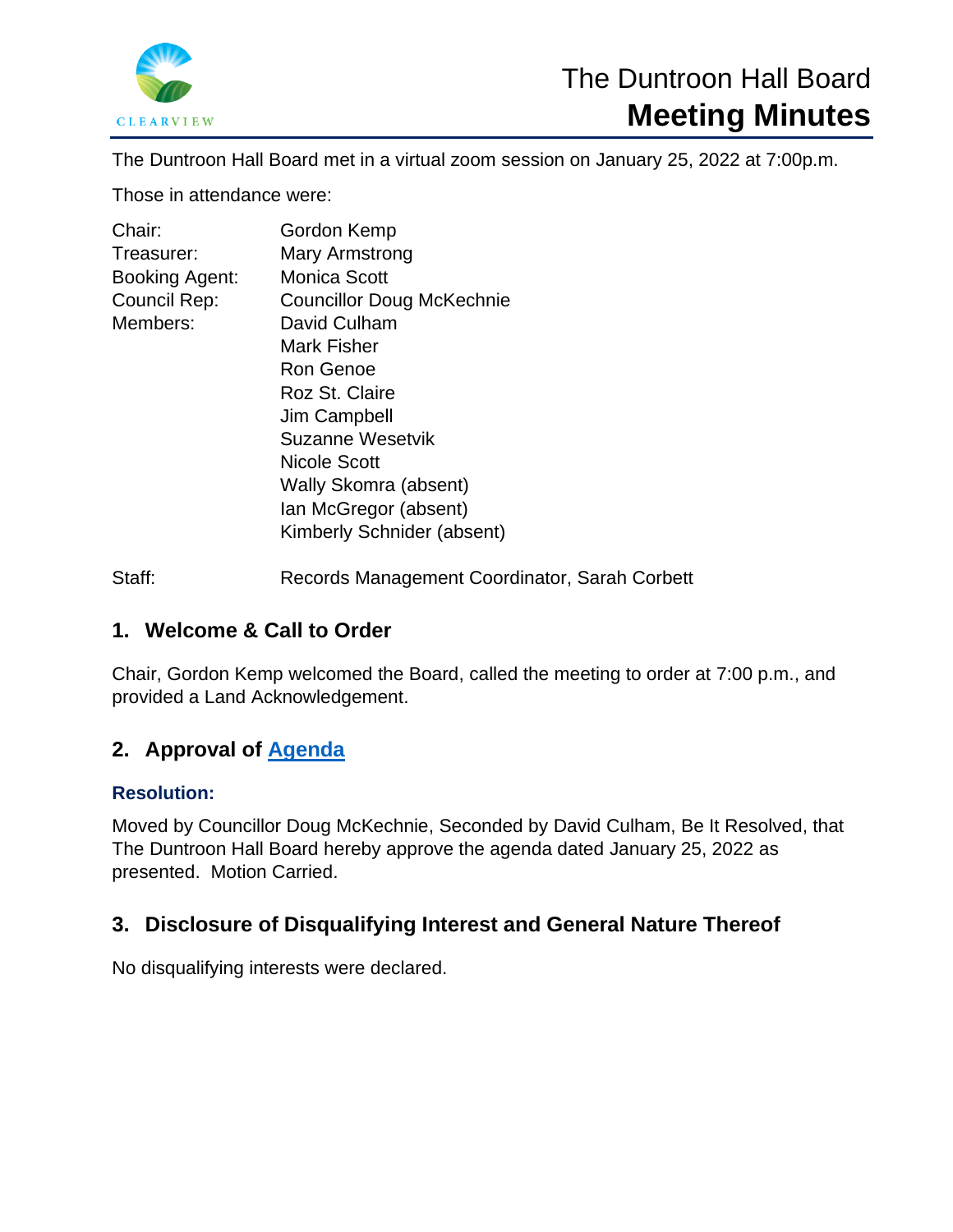# **4. Approval of the Minutes** – [November 23, 2021](https://www.clearview.ca/file/231075/download?token=XuQuiucg) and [December 21, 2021](https://www.clearview.ca/file/231074/download?token=4NyvOkdy)

#### **Resolution:**

Moved by Councillor Doug McKechnie, Seconded by Jim Campbell, Be It Resolved, that The Duntroon Hall Board hereby approve the minutes dated November 23, 2021 and December 21, 2021 as presented. Motion Carried.

# **5. Business Arising from the Minutes**

#### 5.1 AODA Updates

The Board received communication from the General Manager of Parks, Culture and Recreation, Terry Vachon (attached).

Gordon informed the Board that there is a delay in having a design presented as the Board sought a second opinion from an outside company, who will present information early February.

#### 5.2 Covid Update

The Board received recent COVID updates from the Parks, Culture, and Recreation Department (attached).

# **6. Financial Report**

Treasurer, Mary Armstrong provided a financial report including a bank balance of \$22,164, payment of \$7,500 has been issued to Redpath for the furnace. All other bills have been paid in accordance with the budget.

# **7. Event & Booking Update**

Booking Agent, Monica Scott provided a verbal update on the rentals, tentative rentals in March have been adjusting rental dates to the summer.

Christmas decorations have been taken down and Monica has tentatively booked all required vendors for the annual *Green Beer Day* in hopes of hosting the event March 12, 2022.

# **8. Facility Review**

Gordon has been at the Hall everything is good and is working to reach Loco Empanada to have walls fixed as discussed.

Ron had checked the fuel tanks which have been topped up. Jim reminded the Board that the upstairs pipes are vulnerable to freezing if the temperature is set too low.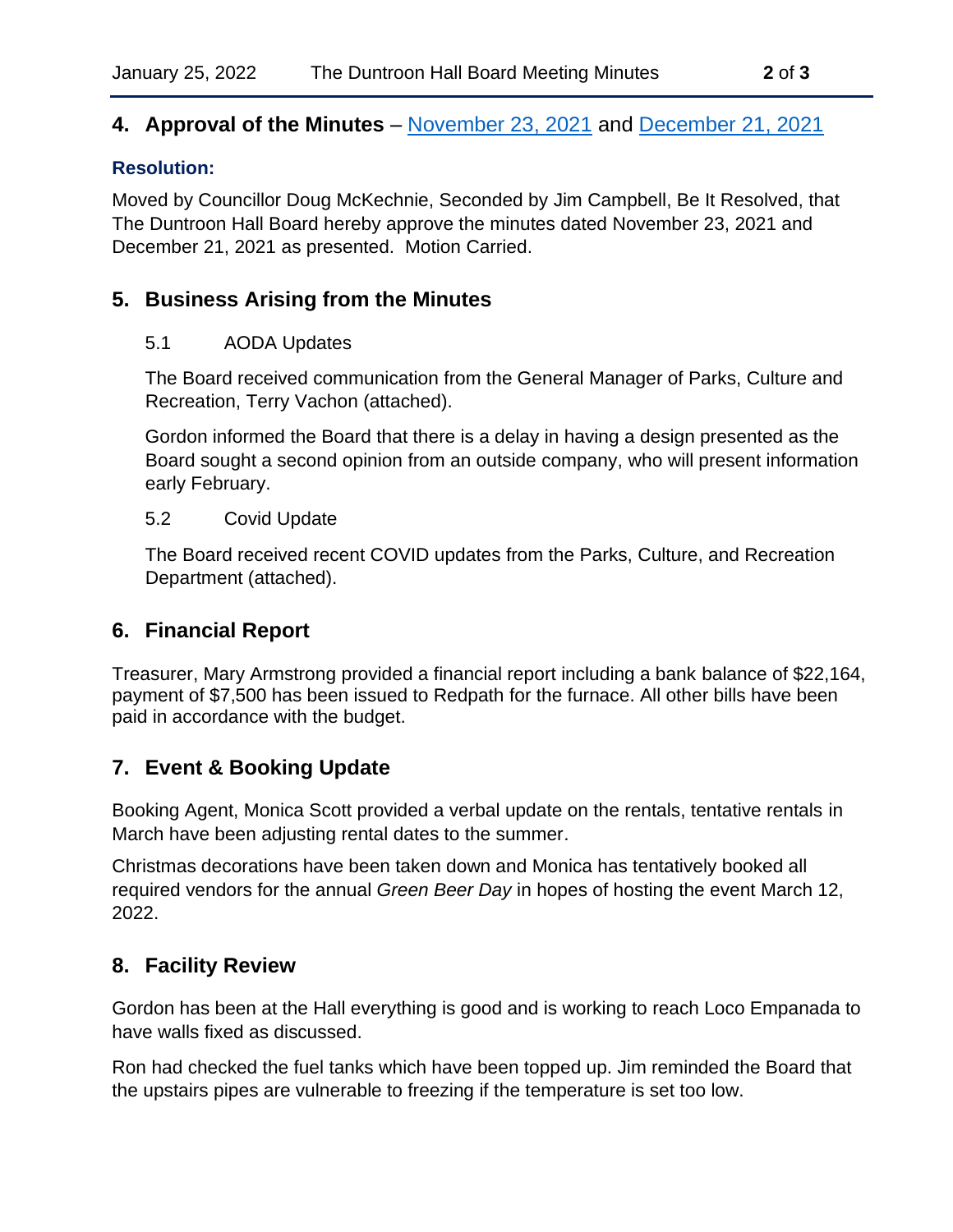Gordon will check on temperature, pipes, and water softener salt.

The Board continues to search for a contractor to install the furnace.

#### **9. New Business**

#### 9.1 Clearview Community Activity Guide

Gordon presented information and the rate pricing sheet (attached) for advertising in the Community Activity Guide. The Board discussed pricing and wording.

#### **Resolution:**

Moved by Mary Armstrong, Seconded by Mark Fisher, Be It Resolved, that The Duntroon Hall Board hereby approve creating a 1/8-page advertisement at \$95 in the Clearview Community Activity Guide for 2022. Motion Carried.

#### 9.2 Rental Rates and Capacity

Mary reviewed township website rental rates to confirm accurate information. Monica will discuss discrepancies with Township.

**10. Next meeting** – February 15, 2022 at 7:00 p.m.

## **11. Motion to Adjourn**

#### **Resolution:**

Moved by David Culham, Seconded by Councillor Doug McKechnie, Be It Resolved, that The Duntroon Hall Board Meeting hereby be adjourned at 7:39 p.m. Motion Carried.

Gordon Kemp, Chair

Cayla Reimer, Committee Coordinator

\_\_\_\_\_\_\_\_\_\_\_\_\_\_\_\_\_\_\_\_\_\_\_\_\_\_\_\_\_\_\_\_\_\_\_\_\_\_\_\_\_\_

\_\_\_\_\_\_\_\_\_\_\_\_\_\_\_\_\_\_\_\_\_\_\_\_\_\_\_\_\_\_\_\_\_\_\_\_\_\_\_\_\_\_

Board & Committee Meeting Minutes are not a Final Document of the Corporation until adopted by the Board/Committee.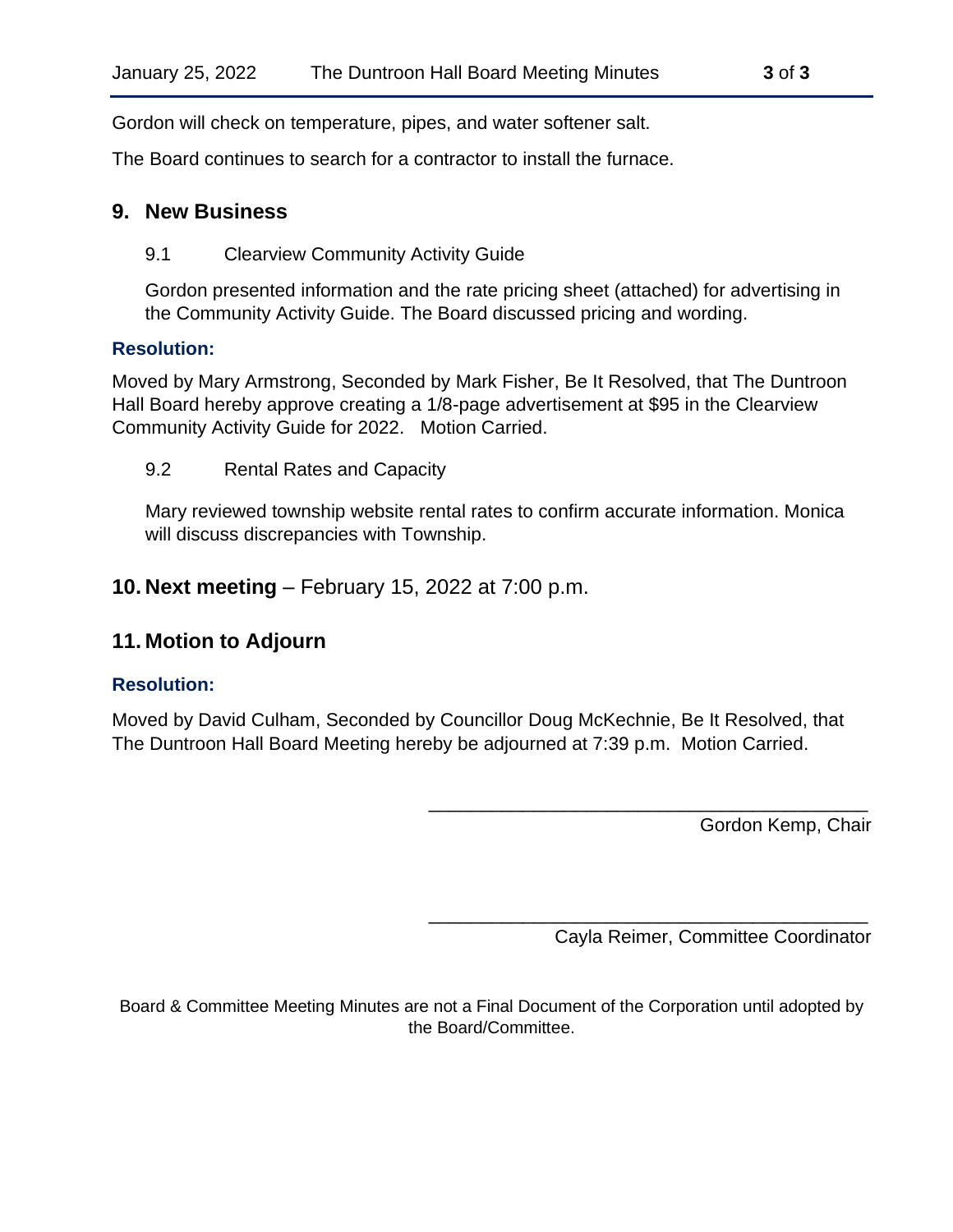## Cavla Reimer

| From:    | Terry Vachon                                                                                                                                |
|----------|---------------------------------------------------------------------------------------------------------------------------------------------|
| Sent:    | January 17, 2022 2:38 PM                                                                                                                    |
| To:      | Bill Hewitt; Bill Keith; gordon kemp (theartfarm ca@yahoo.ca); Jason Whyte<br>(ytsepiclife@gmail.com); Christopher Vanderkruys; Jenn Jansen |
| Cc:      | Cayla Reimer; Sasha Helmkay; John Ferguson; Amanda Murray                                                                                   |
| Subject: | UPDATE #4- Small Halls AODA renovations                                                                                                     |

#### Hello Hall Board Chairs: **UPDATE #4 (Jan 17, 2022)**

As mentioned below on Dec 17, 2021, RJ Burnsides and Allen Avis Architects have completed their extensive consultation and design process based on their meetings with you on September/October 2021 and they're ready to present individual Draft conceptual architectural designs back for 5 out of the 6 Halls (Duntroon still outstanding a little longer).

I will be emailing you their **new** conceptual designs (including all Modified Fads renovations & special request modifications) to each Hall Board individually and also sending out a request to have another site meeting (or Zoom meeting ...which ever is easier and preferred), to discuss the new updated designs. The goal is to gather your final thoughts and approval of the designs (only) prior to sharing those designs and final report with Council.

Please look forward for an email from me shortly and please respond at your earliest convenience. For the sake of booking dates and times for our Hall Board meetings properly, I need to send emails out in an orderly way to make sure we don't double book Halls at the same times ... and also taking into effect everyone's availability...

A timely coordinated response for our next meetings dates would be greatly appreciated!

I also encourage you to share this email (and future emails) with your Board members as I do not have all their email addresses and emailing is the most effective way of our Department's ability to share information timely and effectively, especially during our recent closures due to the pandemic.

Thanks, Terry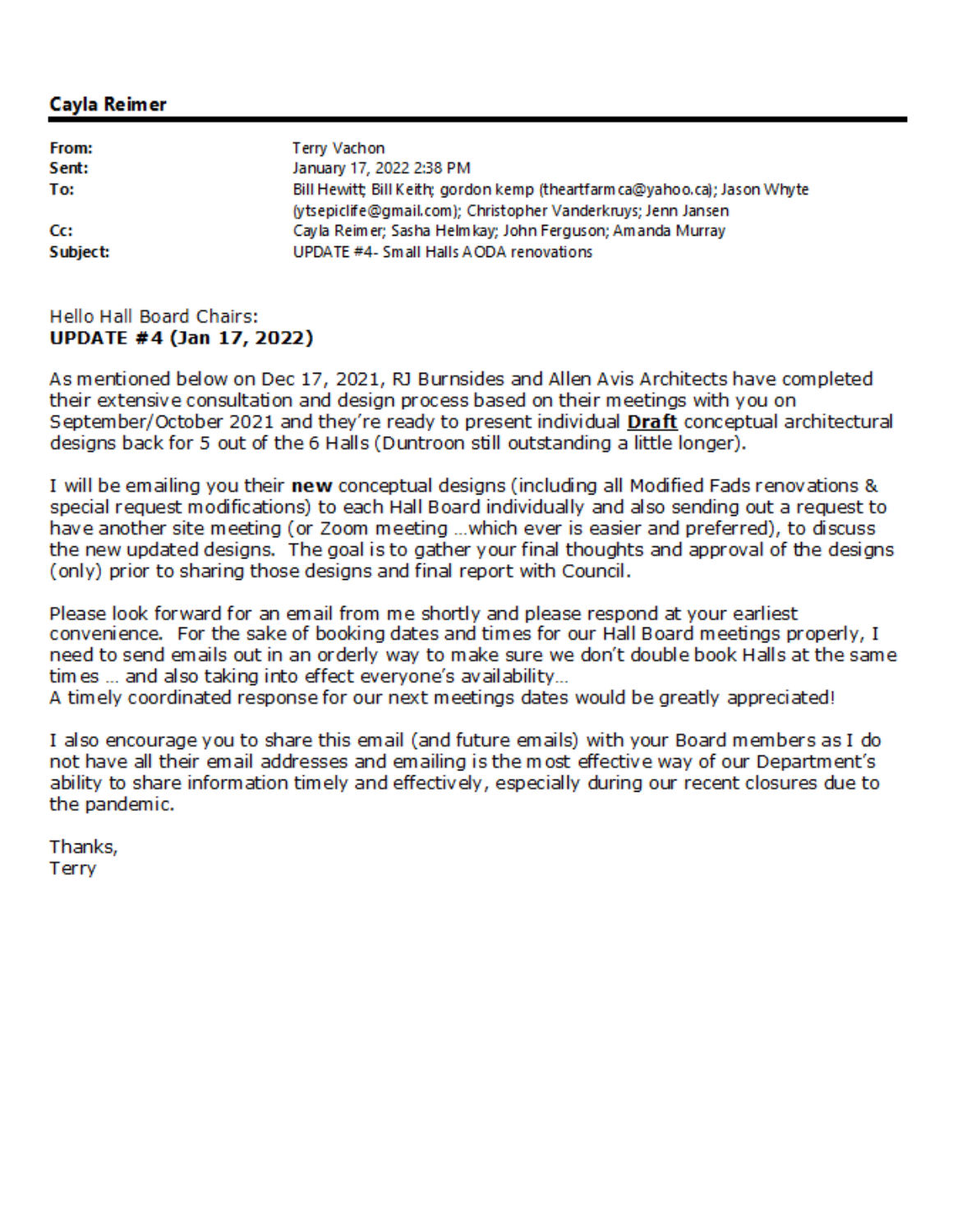To Hall Board Chairs and members:

This email will highlight the most recent communication provided by the Province of Ontario and to also provide additional clarification about Proof of Vaccinations.

With increasing rises in transmission of Omicron, positive cases linked to schools and social gatherings, the Province of Ontario is reminding all residents to be vigilant and continue to follow local health guidelines and COVID19 protocols.

To read the full announcement/letter, please click here: [https://news.ontario.ca/en/release/1001366/ontario-further-strengthening](https://news.ontario.ca/en/release/1001366/ontario-further-strengthening-response-to-omicron)[response-to-omicron](https://news.ontario.ca/en/release/1001366/ontario-further-strengthening-response-to-omicron)

# **To mitigate COVID-19 transmission that can occur at informal social gatherings, the province is also reducing social gathering limits to 10 people indoors and 25 people outdoors.**

In addition, the Province of Ontario has further strengthen its [response](https://news.ontario.ca/en/backgrounder/1001329/responding-to-omicron-and-protecting-our-progress) to Omicron and to reduce opportunities for close contact as the province gets as many vaccines into arms as possible, Ontario is introducing a 50 per cent capacity limit in the following indoor public settings as of December  $19<sup>th</sup>$ , that affect our Halls:

- Restaurants, bars and other food or drink establishments and strip clubs;
- Personal care services;
- Personal physical fitness trainers;
- Non-spectator areas of facilities used for sports and recreational fitness activities (e.g. gyms);
- Indoor recreational amenities;
- Facilities used for sports and recreational fitness activities;
- Entertainment facilities such as concert venues, theatres and cinemas;
- Meeting and event spaces;

These limits **do not apply** to any portion of a business or place that is being used for a wedding, a funeral or a religious service, rite, or ceremony.

To further reduce the spread of COVID-19 and the Omicron variant, additional protective measures are also being applied:

- The number of patrons permitted to sit at a table in a restaurant, bar and other food or drink establishment and meeting and event space will be limited to **10 people and patrons will be required to remain seated.**
- Patrons must remain seated at concerts venues, theatres and cinemas.
- Bars and restaurants and meeting and event spaces that serve food and drink like a restaurant will be required to close by 11 p.m.
- Singing and dancing in restaurants and bars and other select settings will not be allowed except for workers or performers.
- Food and/or drink services will be prohibited at indoor sporting events; concert venues, theatres and cinemas; casinos, bingo halls and other gaming establishments;. Restaurants, bars and other food or drink establishments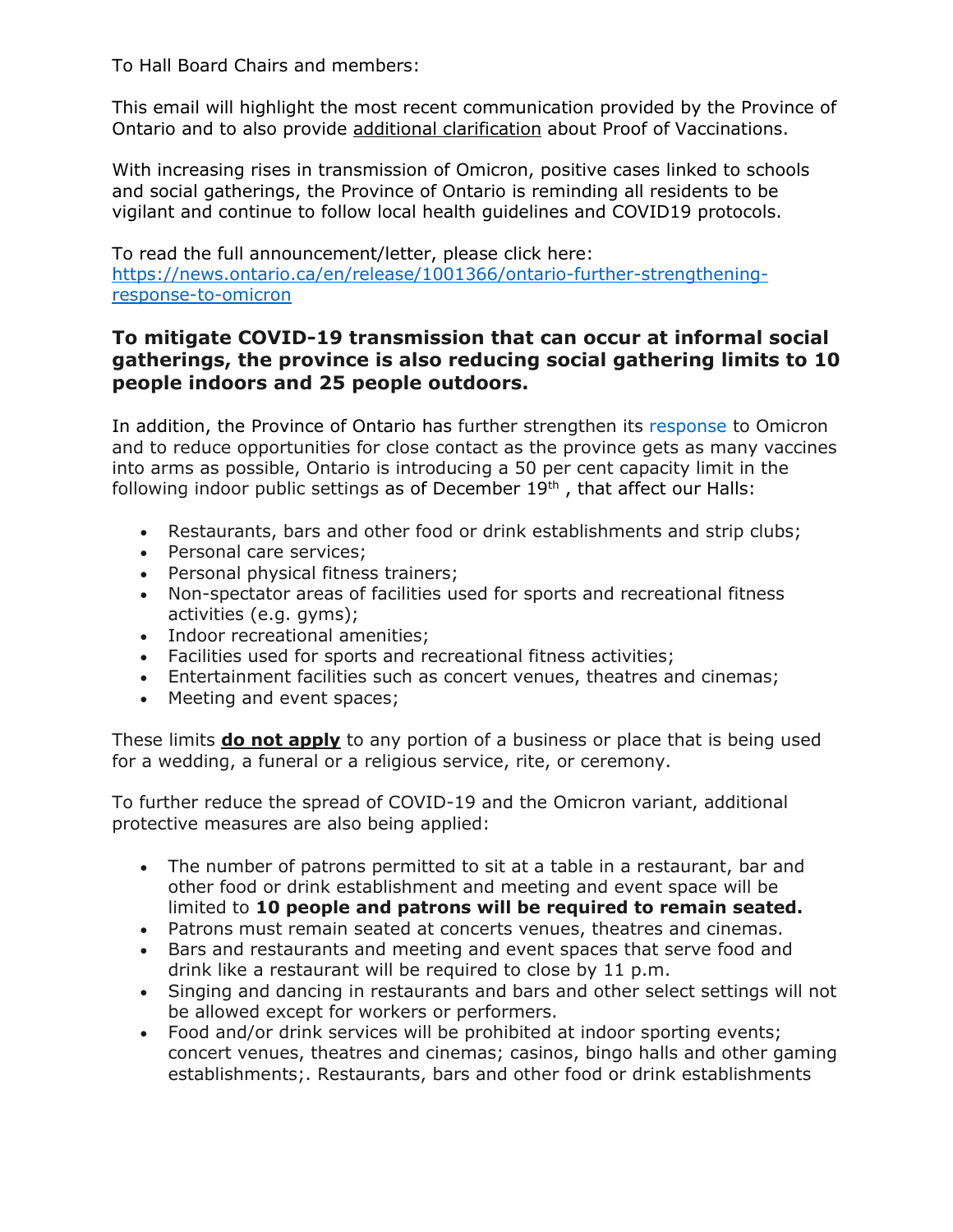including in these establishment can operate subject to the rules applicable to these settings (e.g., 50% capacity).

• The sale of alcohol will be restricted after 10 p.m. and consumption of alcohol in businesses or settings after 11 p.m.

These restrictions will come into effect on **12:01 a.m. on Sunday, December 19, 2021.**

Proof of Vaccination

- Effective **January 4, 2022**, requiring the use of the enhanced vaccine certificate with QR code and the Verify Ontario app in settings where proof of vaccination is required. The QR code can be used digitally or by printing a paper copy. Individuals can download their enhanced certificate with QR code by visiting [https://covid-19.ontario.ca/book-vaccine/.\](https://covid-19.ontario.ca/book-vaccine/)
- Download the Verify Ontario app here:<https://covid-19.ontario.ca/verify>
- Residents of Clearview Township can get a free printed copy of their enhanced certificate with QR code at any of the three Clearview Public Library Branches. For locations & hours, click here: [https://www.clearview.library.on.ca/client/en\\_US/clear/](https://www.clearview.library.on.ca/client/en_US/clear/)

Medical Exemptions

- Effective **December 15, 2021**, individuals with medical exemptions can get a QR Code to be used by contact the SMDHU directly. Visit: <https://www.simcoemuskokahealth.org/Topics/COVID-19>
- Effective **January 10, 2022**, the QR code for medical exemption will be required for entering the halls/recreation facilities, either digitally or printed copy will be accepted.

Out of Country/Out of Province Vaccines

• Individuals who have received their vaccine(s) from another province or country are required to get the enhanced QR Code by contacting the SMDHU directly. Visit:<https://www.simcoemuskokahealth.org/Topics/COVID-19>

## Gentle Reminders

The SMDHU have been conducting education blitzes at arenas and recreation facilities. Please make sure that each entrance to your hall has the Self-Screening Poster, Proof of Vaccination Poster, Maximum Capacity Poster. Please make sure that you are using the Contact Tracing forms, fill hand sanitizer and have the handwashing poster at sinks and washrooms.

Resources: [https://www.simcoemuskokahealth.org/Topics/COVID-19/Reopening](https://www.simcoemuskokahealth.org/Topics/COVID-19/Reopening-and-Operating-your-Business-Safely#4ec028b2-53a3-4b29-b120-c0759683a3b8)[and-Operating-your-Business-Safely#4ec028b2-53a3-4b29-b120-c0759683a3b8](https://www.simcoemuskokahealth.org/Topics/COVID-19/Reopening-and-Operating-your-Business-Safely#4ec028b2-53a3-4b29-b120-c0759683a3b8)

Thank you so much for continued support to promote and comply with the COVID19 protocols. It has been a challenging year, but I truly appreciate every volunteer and contractor working to keep our Township facilities safe. On behalf of the PCR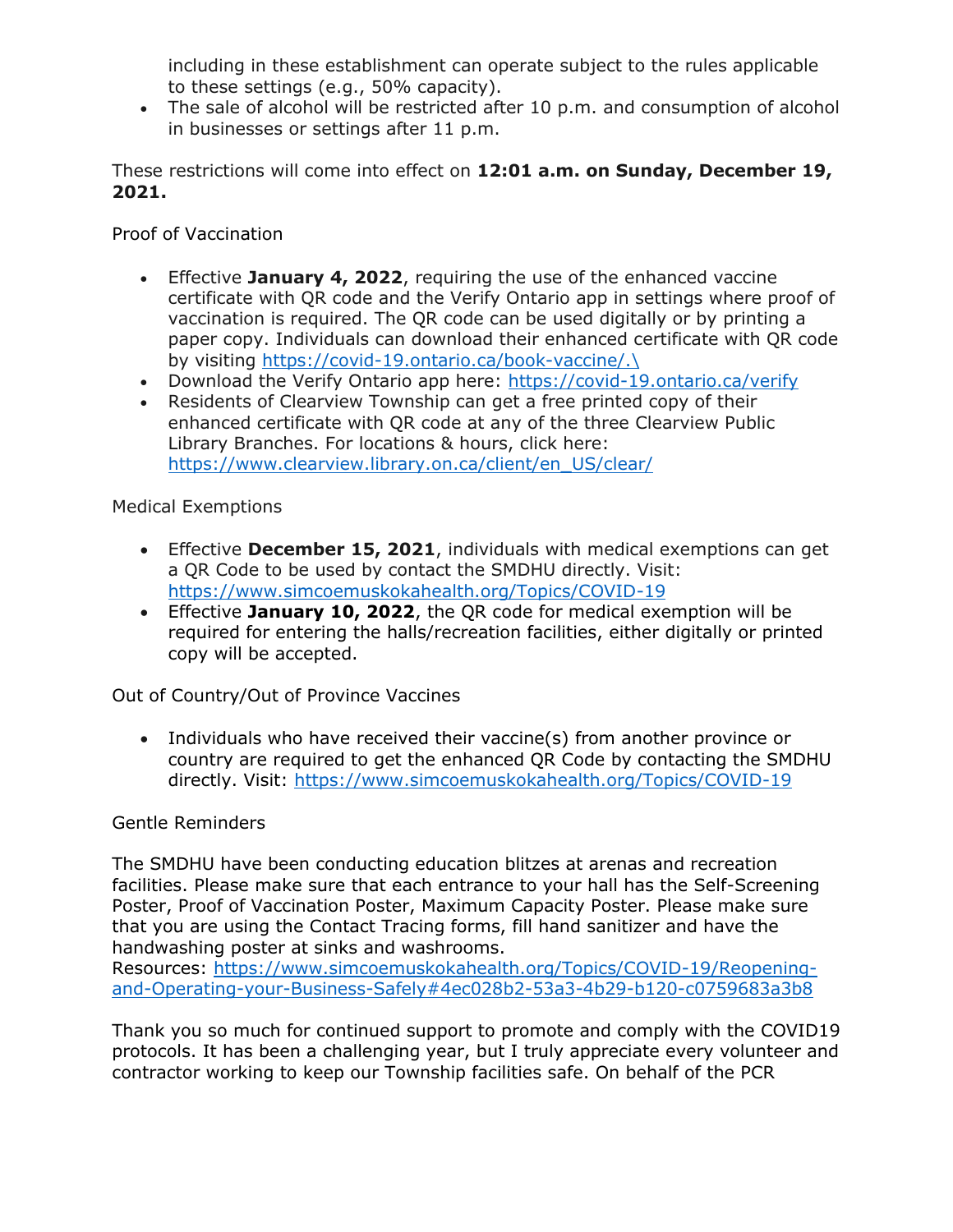Department, we would like wish you a healthy and happy holiday season. See you in 2022!

Cheers, Amanda

#### **Amanda Murray, MHK**

**Community Culture & Tourism Coordinator Stayner Community Centre** Township of Clearview OFFICE: 705-428-6013 ext. 504 CELL: (705) 888-4732 [amurray@clearview.ca](mailto:amurray@clearview.ca) [www.discoverclearview.ca](http://www.discoverclearview.ca/) *Get Social!* Discover Clearview is on [Instagram](https://www.instagram.com/discoverclearview/) an[d Facebook](https://www.facebook.com/discoverclearview)

# \*\*We're here to help … and we're awesome!!\*\*

**In response to the COVID-19 pandemic, Clearview Township has implemented strategies to ensure we stay connected safety. Please exercise Physical Distancing & follow Health Guidelines. Face Coverings are required in all indoor public spaces. The Township will continue to offer services in person, but appointments are strongly recommended. Please contact staff by phone (705) 428 - 6230 or email. We appreciate your patience and understanding.**



*CONFIDENTIALITY NOTICE: This e-mail message (including attachments, if any) is intended for the use of the individual or entity to which it is addressed and may contain information that is privileged, proprietary, confidential and exempt from disclosure. If you are not the intended recipient, you are notified that any dissemination, distribution or copying of this communication is strictly prohibited. If you have received this communication in error, please notify the sender and permanently delete this email.*